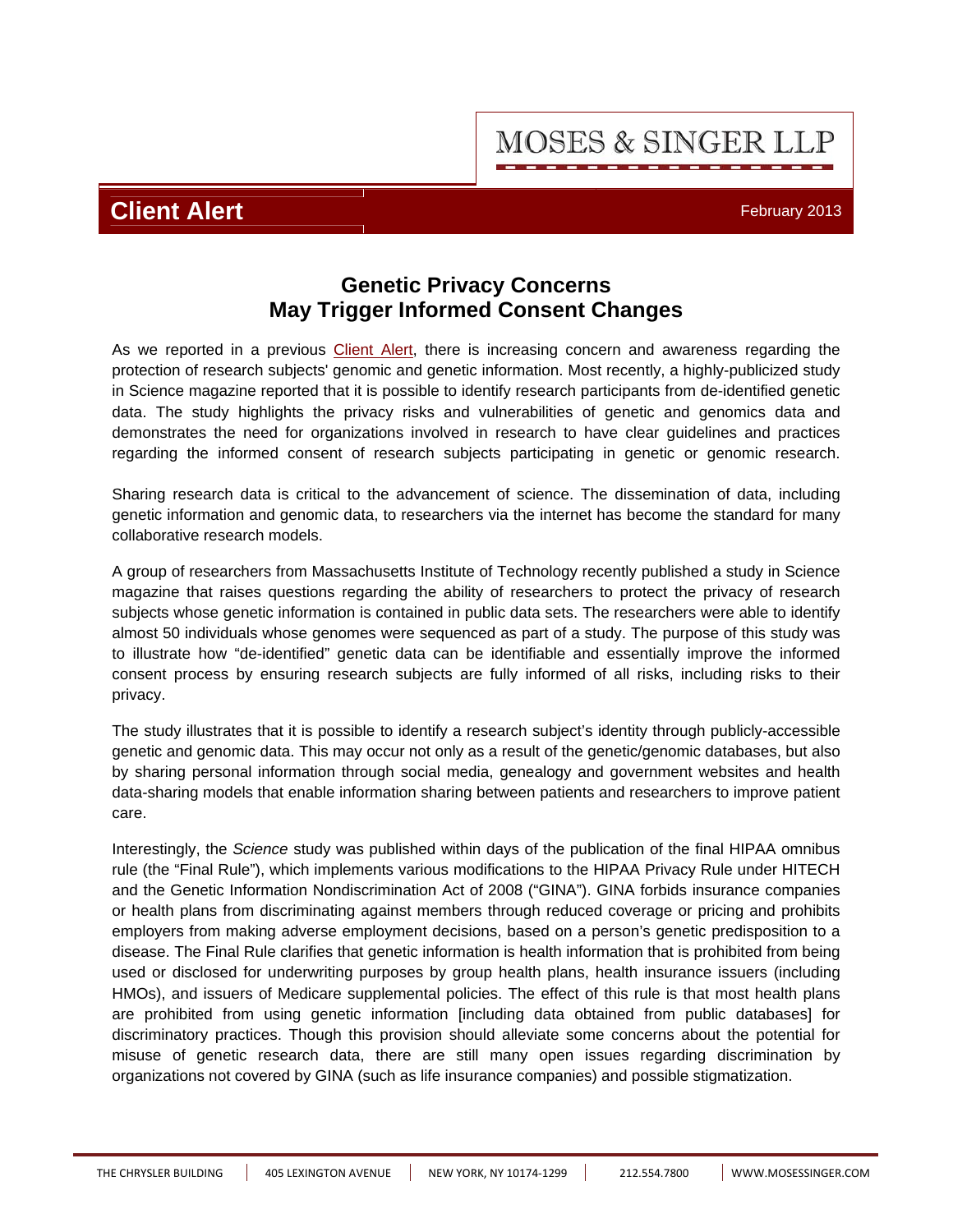To address the privacy of genetic and genomic research data, organizations involved in clinical research partnerships will need to determine if and how genetic and genomic data will be shared with researchers and how such uses and data recipients will be identified in the informed consent form and authorization. Organizations must be especially cautious about including in the informed consent form language which suggests total anonymity or protection of the study subjects' privacy.

Organizations involved in clinical research should assess their study protocols that involve genetic or genomic data as well as all forms distributed to study subjects to ensure that issues of possible identification from genetic or genomic data are adequately taken into account.

For more information, please contact the authors **[Linda A. Malek](http://www.mosessinger.com/personnel/lmalek/)**, partner and co-chair of Moses & [Singer's Healthcare Group, at 212.554.7832/lmalek@mosessinger.com,](http://www.mosessinger.com/) **[Jill E. Anderson](http://www.mosessinger.com/personnel/janderson/)**, partner, at 212.554.7836/janderson@mosessinger.com, **[Samuel J. Servello](http://www.mosessinger.com/personnel/sservello/)**, partner, at 212.554.7872/ sservello@mosessinger.com, or **[JoAnna R. Nicholson](http://www.mosessinger.com/personnel/jnicholson/)**, associate, at jnicholson@mosessinger.com /212.554.7661.

# MOSES & SINGER LLP

Since 1919, [Moses & Singer](http://www.mosessinger.com/) has provided legal services to diverse businesses and to prominent individuals and their families. Among the firm's broad array of U.S. and international clients are leaders in banking and finance, entertainment, media, real estate, healthcare, advertising, and the hotel and hospitality industries. We provide cost-effective and result-focused legal services in the following primary areas:

- Accounting Law Practice
- Advertising
- Asset Protection
- Banking and Finance
- Business Reorganization, Bankruptcy and Creditors' Rights
- Corporate/M&A
- Corporate Trust
- Global Outsourcing and Procurement
- Healthcare
- Hospitality
- Income Tax
- Intellectual Property
- Internet/Technology
- Labor, Employment & Employee **Benefits**
- Legal Ethics & Law Firm Practice
- Litigation
- Matrimonial and Family Law
- Privacy and Cybersecurity
- Private Funds
- Promotions
- Real Estate
- Securities and Capital Markets
- Securities Litigation
- Sports & Entertainment
- Trusts and Estates
- White Collar Criminal Defense and Government Investigations